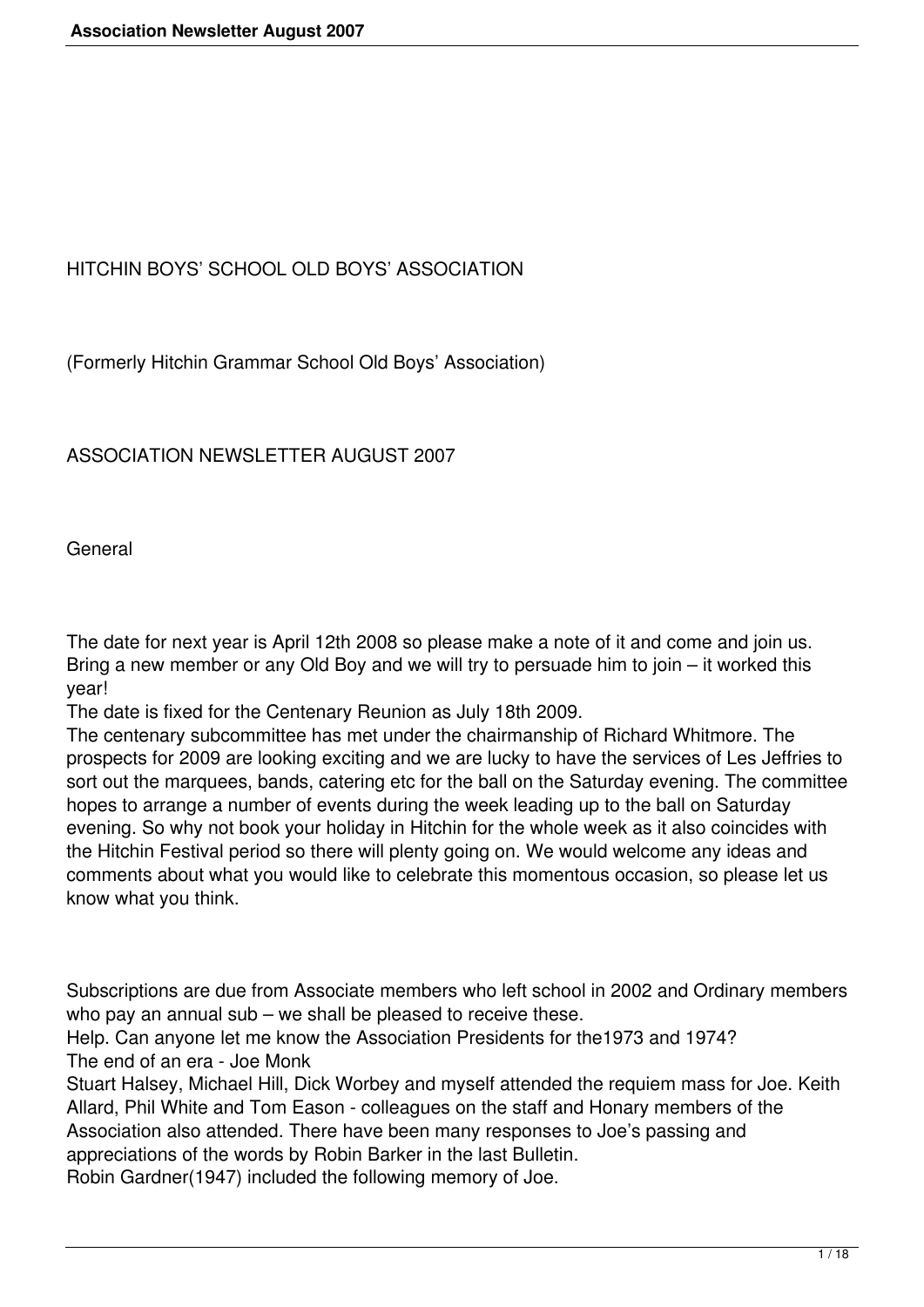I remember a lazy summer afternoon; the classroom windows were open and the distant sounds of cricket being played on the field could be heard. The war in Europe was over, but the Americans were still around and their colourful characteristics and phraseology had been duly absorbed into our culture and vernacular, at least those that were permissible. Jammy had just told us to turn to a passage in one of our Latin textbooks. I knew this was going to be dull and boring, so I reckon it must have been Caesar's Gallic Wars which I remember as mostly long lists of statistics. A protest from a like-minded boy who incautiously exclaimed, "Jeepers Creepers Sir, didn't we do that last week? Jammy went white – I had never seen him so angry. 'Don't you know what that phrase means boy' he thundered and while taking a deep breath 'Don't EVER let me hear it said again'. We were all transfixed, mouths agape, astounded by Jammy's reaction. The afternoon's tranquillity had been shattered.

The moment passed, but the memory came back to me more strongly in later life when I made my own commitment to Jesus Christ as my Saviour, and now I can never hear His name taken in vain without mentally flinching. I was so pleased to be able to share this story with Jammy in his lifetime a few years ago at one of the reunions.

From our President.

As the President I thought that it would be appropriate to contribute a few lines and to take the opportunity to include a few thoughts about our association.

I left school in summer 1962 and moved to a job with local insurers Beddall Bradford but soon decided that I needed a more peripatetic life style and decided to join the RAF. I trained as a navigator and joined No 210 Squadron at RAF Ballykelly near Londonderry in Northern Ireland where I flew the venerable Shackleton, then the RAF's maritime reconnaissance and patrol aircraft. This was a bit of a shock since the aircraft clearly was a direct descendant of the historic World War II Lancaster bomber and I'd had visions of a career flying more glamorous and modern jet powered aircraft rather than a noisy, smelly and sluggishly underpowered piece of aviation history. Nevertheless, and to my surprise, I enjoyed my time on the "Shack" amounting to a couple of thousand hours that took me far and wide; bearing in mind that in those days Great Britain had a network of military bases stretching as far as the Far East representing the remnants of a declining Empire. The die was cast and my later flying career continued in the maritime world and I was fortunate to be a member of No 201 Squadron at RAF Kinloss in Northern Scotland as we introduced the Nimrod into service from 1970. It is worthy of note that it is still flying some 37 years later, longer than the Shackleton's operational service life, and is planned to remain in service for a further 10 to 15 years. I took a brief sabbatical in 1973 when I flirted with a career in civil aviation based at Luton Airport with Monarch Airlines. This presented the opportunity to refresh local ties and to play some cricket and hockey but I opted to return to the RAF. The most remarkable time of my flying career came during the 1982 Falklands Campaign where I commanded our squadron detachment on Ascension Island as we conducted maritime surveillance in support of naval and amphibious operations. Another memorable event was organising the UK's response to the Herald of Free Enterprise capsize as the ferry departed Zeebrugge. My career continued along traditional military lines with command tours interspersed with staff appointments and I finished up in the rank of Group Captain at NATO's headquarters in Norway from where I retired in January 1999. I have continued to work in the defence industry as a consultant working mainly in the Middle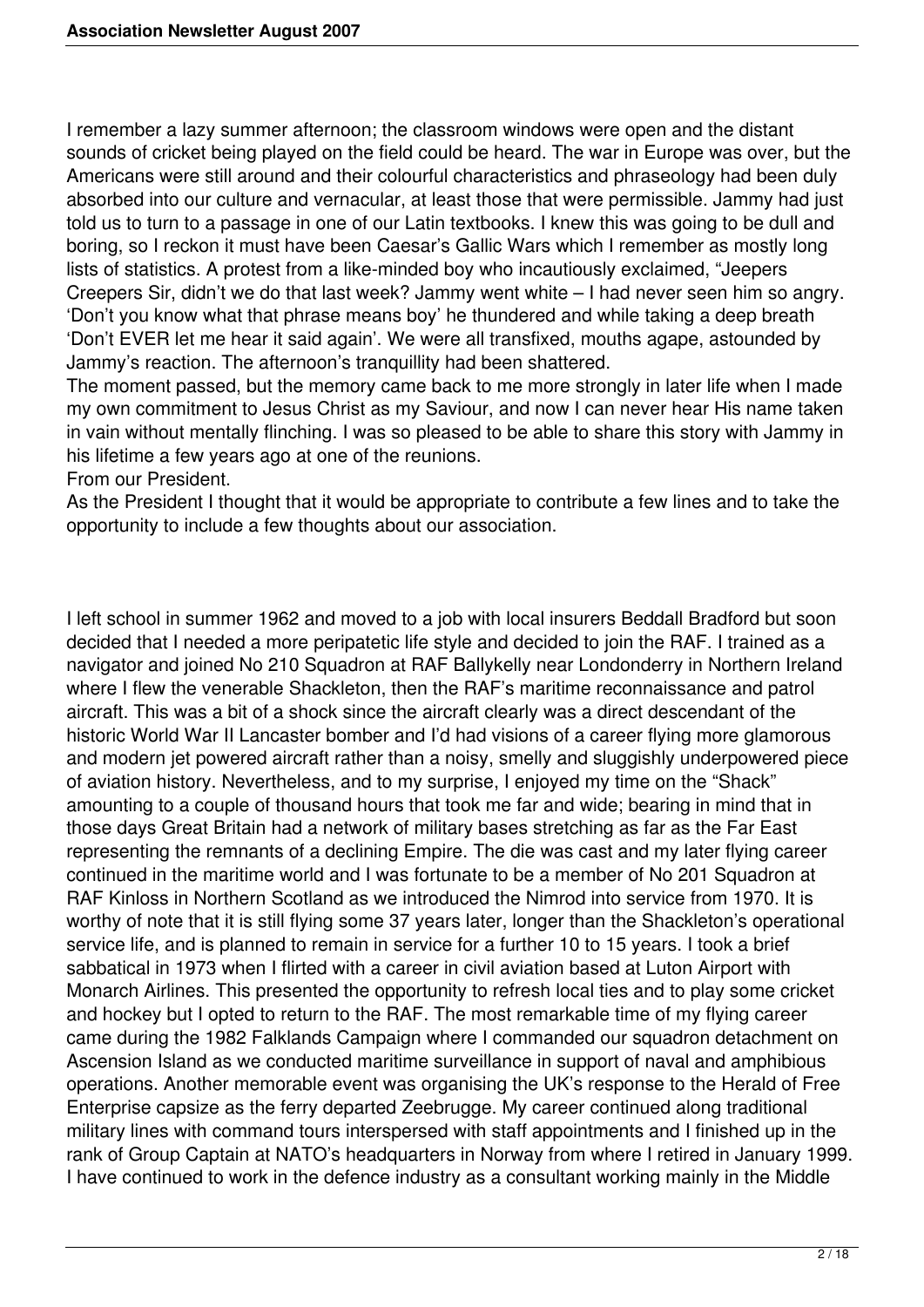East.

Having now reached a time in life when there's more behind than ahead, it is opportune to acknowledge the significant part that the school has played in my life although I have to confess that I was not a star pupil. Nevertheless, like so many of us, I thoroughly enjoyed my time at school and recognise that, in my case at least, the experience was made possible, and much enhanced, by the masters, staff and, not least, my peers. I take my hat off to all who patiently guided me through my school career with saint-like forbearance, doubtless, with teeth grinding: apart from Trevor Bartlett; never reticent when he opined that physical correction was required!

I continued to benefit from the influence of my friends, some of them masters (Maurice Dolden, Barry Robinson, John Gwinnel and David Stancombe to name the most prominent), in the immediate aftermath of leaving school and through membership of the Old Boys' Association and the Blueharts Hockey Club. However, the demands of the RAF gradually distanced me from local life and I began to spend much of my time in far flung places and was able to visit Hitchin less often. It became more difficult to maintain links and ties, attendance at Old Boys' functions became impossible but, I was able to keep abreast of developments thanks to feedback from my brother John, Mick Whitmore and John Bridges. This situation lasted until a few years ago when I returned to Cornwall to live and was able to make more trips back to Hitchin.

The Old Boys' Association does, of course, have a formal and appropriate charter but I'm sure that it has some special and unique significance for each one of us. I can speak only for myself but the Association provides me with the opportunity to stay in touch with an institution and organisation as well as people that played an important role in my development. On "Old Boys Days" I can return to savour the buildings, grounds and atmosphere that provided a sympathetic background to my developing years as I gradually metamorphosed from childhood to manhood. At dinner I sit to dine with friends in the Hall, a place that was at the centre of my life for many years: from the start of each day, through concerts, plays, meetings, to formal occasions such as Speech Day. As I sat at dinner earlier this year I looked across the Hall to see the portraits of each Headmaster looking down at our assembled group and I sensed that those who have passed on to a higher place approved – those seated on my right and left certainly did!

The association does, in addition, provide the opportunity to maintain links with the school and to stay in touch with what's happening and to be briefed on future plans. The head master provides us with a comprehensive briefing on what's happening and what is in the pipeline. Clearly, education is very much in the public eye and it is equally clear that the school is in good hands and is performing at a level of which we can be justifiably proud.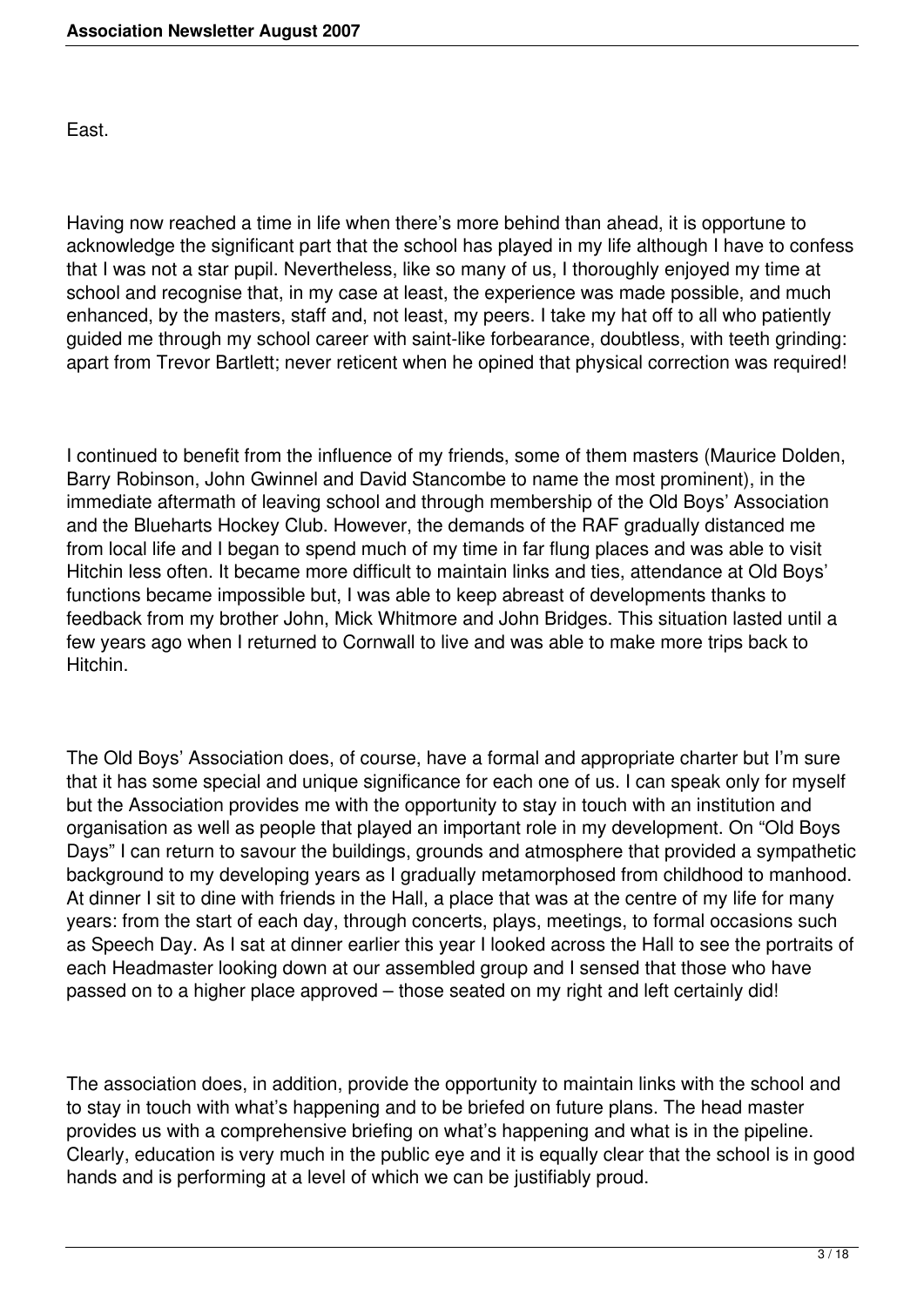Over the years the Old Boys' Association has benefited from the services of many who have given their considerable talents to helping run the association and I know that I speak for all when I say that we're very grateful and do appreciate that without such dedication it is doubtful that we'd be where we are today. Most would be embarrassed to receive any kind of plaudit so I will just say on behalf of all of the membership to all of our current and past committee members and officers that we're very grateful and highly appreciative of their work.

The late John Bridges and the late Mick Whitmore worked very hard on encouraging those of us who'd not already taken advantage of the benefits of membership to join the association. I know that many of us joined having succumbed to their charming, subtle and tactful influence and I speak for all when I say that we greatly miss them. Tragically, John Bridges died soon after his term of office as President was completed and Mick Whitmore was slated to be President this year. As a result of his untimely death I was approached to be President and I'm pleased to be able to dedicate my time in office to Mick's memory.

This piece will appear in our bulletin and I think that it is important to understand its importance in keeping our membership informed and binding the association together. I would encourage all who haven't already done so to make a contribution to the bulletin's content. It is a good forum for airing any topic if you can spare the time to pen a few lines. For example, I think that we should celebrate Old Boys who've have done great things in many different fields embracing diverse activities ranging from sport to industry. Some receive public and formal recognition others don't but are equally highly appreciated. You will have been informed that there are some production problems as the bulletin is expensive to produce and it is unlikely that it will appear in its current form in future. It will be very helpful if those who could receive it by Email or would be content to access it on the website could tell David Stancombe.

I thank you for supporting the association and ask that you continue to do so. I'd also ask that you assist in keeping recruiting ticking over, perhaps using the upcoming centenary celebrations as friendly leverage. My closing thought is this: the association is only as strong as its membership. Please help us to stay a vigorous and successful association. Michael Norris (1962)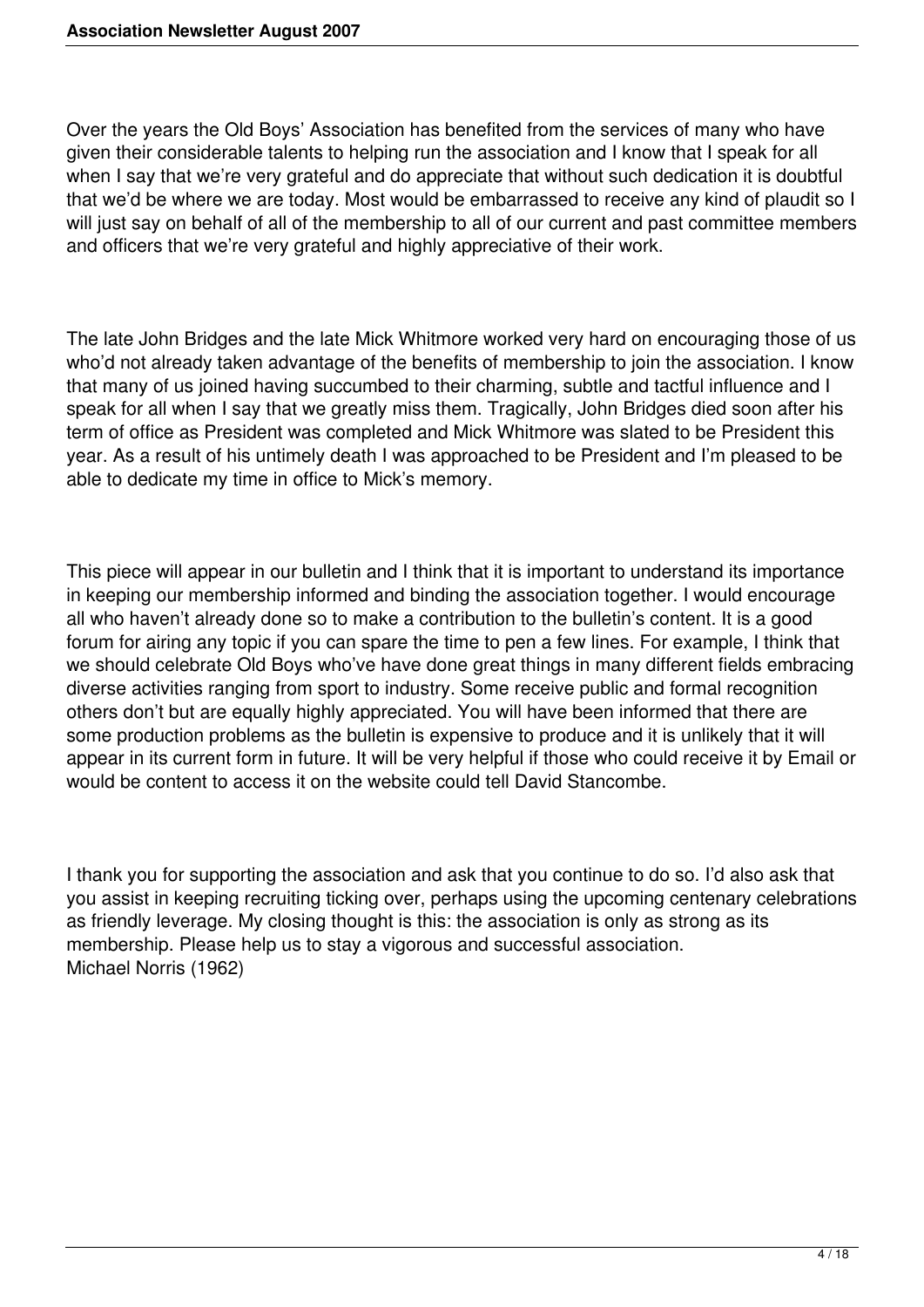We have lost another stalwart supporter of the Association – here is a tribute to; David Stedman (1940)

David died on March 30 after an 18-month fight against cancer. He was 82.

He left school in 1940 and four months later was offered a clerical post at Vauxhall Motors in Luton. Later he began an apprenticeship, after which he became an experimental engineer and then a design engineer with responsibility for the front suspension on new model cars.

Taking advantage of a day-release scheme David started to attend Luton Technical College and in 1949 he obtained an External Degree from London University. After qualifying David began to teach part-time at Vauxhall Motors and then at Luton College. After 17 years at Vauxhall where life had become stressful he joined Luton College full time, becoming a senior lecturer teaching mainly thermodynamics.

David retired from teaching in 1982 and was then able to pursue his hobbies of photography, painting in oils and watercolours, walking and a general interest in the local fauna and flora. One of David's paintings was of the Headmaster's house and garden, which he presented to the school on the 75th anniversary of the Old Boys' Association. This painting may still hang in the Headmaster's office. David was a keen supporter of the Association and because he lived locally was able to attend the Annual Meeting and Dinners. He was president in 1978 and served as a Trustee of the Life Members Fund.

David will best be remembered for his service to the local communities of King's Walden and Breachwood Green. In 1973 he was elected to the North Herts District Council as an Independent but after three years became frustrated by party politics and did not seek re-election for a second term. He served on the Parish Council and was chairman for 14 years. He helped set up the Breachwood Green Society and established Neighbourhood watch for the area. For several years he edited the BreachwoodTimes and frequently contributed articles on local history and other topics.

A keen gardener he helped to start the Village Gardener's Club. Living in sight of Luton Airport he was a staunch supporter of LADACAN (Luton and District Association for the Control of Aircraft Noise)

David was a keen churchman and participated in all church activities. He served on the Parochial Church Council for nearly 60 years; several as Vice-Chairman and Churchwarden. He learnt to ring the church bells as a teenager and was tower captain for over 60 years teaching the art to several young people.

Evidence of the esteem in which David was held was the packed church at King's Walden for his funeral service and the number of massages of condolence received by his wife Rena to who, with her family, we extend our sympathy.

John Stedman (1945)

John Gardiner (1936 – 2007)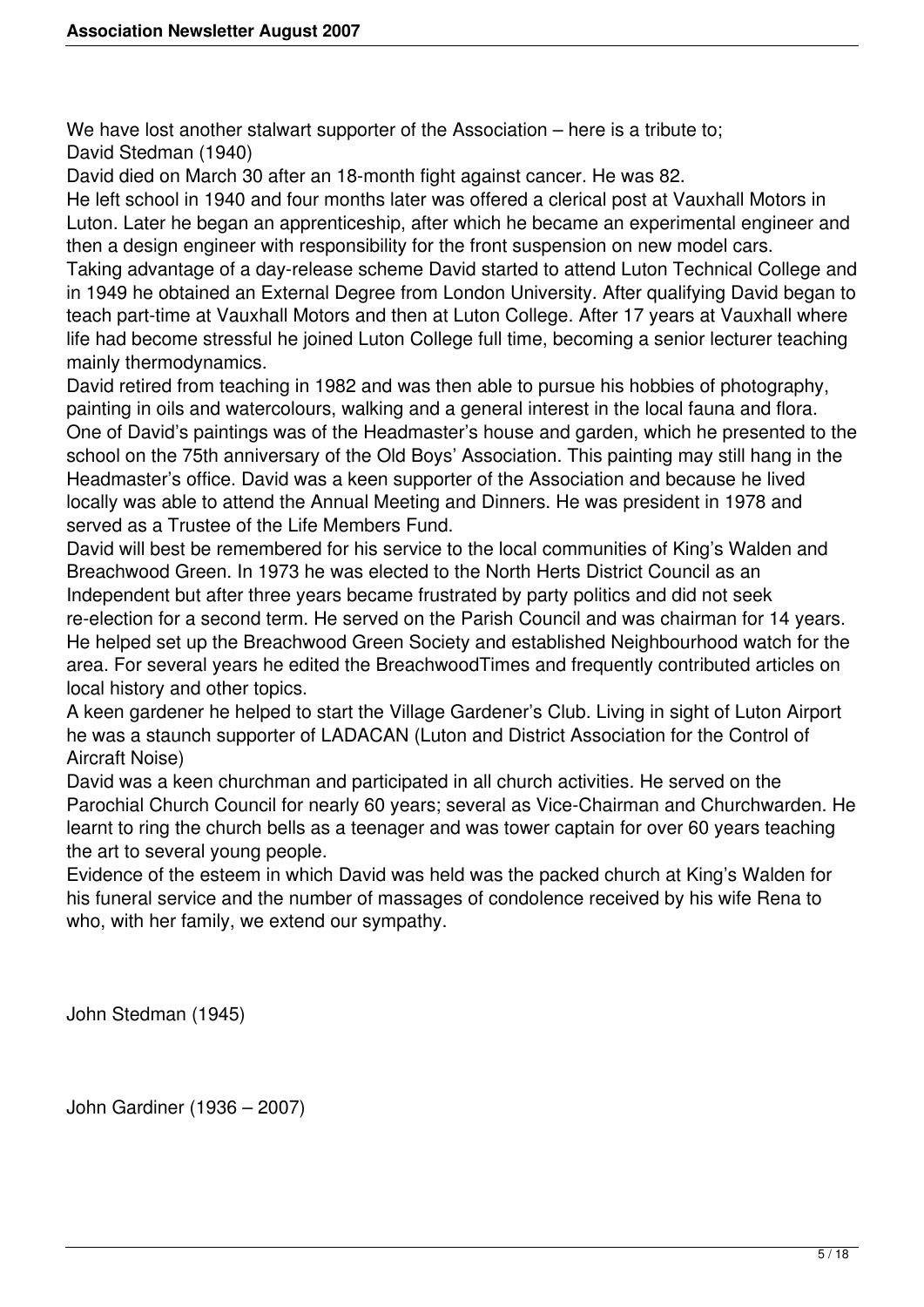I make no apologies for the next set of tributes as they represent the feelings of the many pupils, colleagues and thespians of one of the greatest characters to have served on the staff at Hitchin Boys' School. The eulogies were given during John's funeral service at St, Mary's Church Hitchin. The church was packed with standing room only and as the coffin left the church at the end of the service, spontaneous applause broke out; a most moving sentiment expressing the gratitude that everyone felt for John and the sorrow at his loss. John was appointed by Maurice Dolden in 1964 and left to set up the North Herts Theatre School in 1989. During those 25 years John taught English, Drama and P.E. He was responsible for setting up the Drama Department. and producing many memorable school productions, ranging from classic Shakespeare to musicals he wrote with Andrew Parr.

Those of us paying tribute to John today can provide only glimpses of the extraordinary achievements of our friend who, over forty years, inspired literally hundreds of pupils, actors and sportsmen to reach heights of achievement that they had probably only ever dreamed of. Today, first and foremost, our hearts, our love and our sympathy are with Barbie and her family. But they want this farewell to be as much a celebration of John's life as the mourning of his passing. And, as so much of that life involved laughter, when the opportunity presents itself, let it be so even today.

John was the biggest single influence on theatre in North Hertfordshire in our lifetime. Amateur drama enthusiasts of my generation first got to know him in 1966 not long after he had come to take up a teaching post at Hitchin Grammar School. He'd offered to stage a show for Carnival Week in aid of the hospital. He picked a team of 12 of us from local theatre groups and called the company 'The Externals.' The blatantly camp humour in some of his sketches and songs was new to dear old Hitchin and seemed terribly risqué at the time. Our audiences loved it, but when they flocked back for more the following year they were in for a shock.

John had decided that we should become the first amateur group to stage Joan Littlewood's amazing Oh What a Lovely War. Despite his own unforgettable performance as the Drill Sergeant (surely the funniest ten-minutes ever witnessed on the town hall stage) people were upset by the powerful anti-war theme, with protest songs sung to the tunes of much-loved hymns. Some of the audience walked out; others later rose to deliver a standing ovation; leaving us quietly satisfied that we had made our point. I doubt anyone in the cast has forgotten the first rehearsal; when we sat spellbound by a Gardiner lecture that – for the first time for most of us - put the hideous folly of The Great War in its true perspective.

From that evening on John had our undivided attention. The show was a sign of great things to come. It was also our first experience of what I would call 'proper' acting, when we found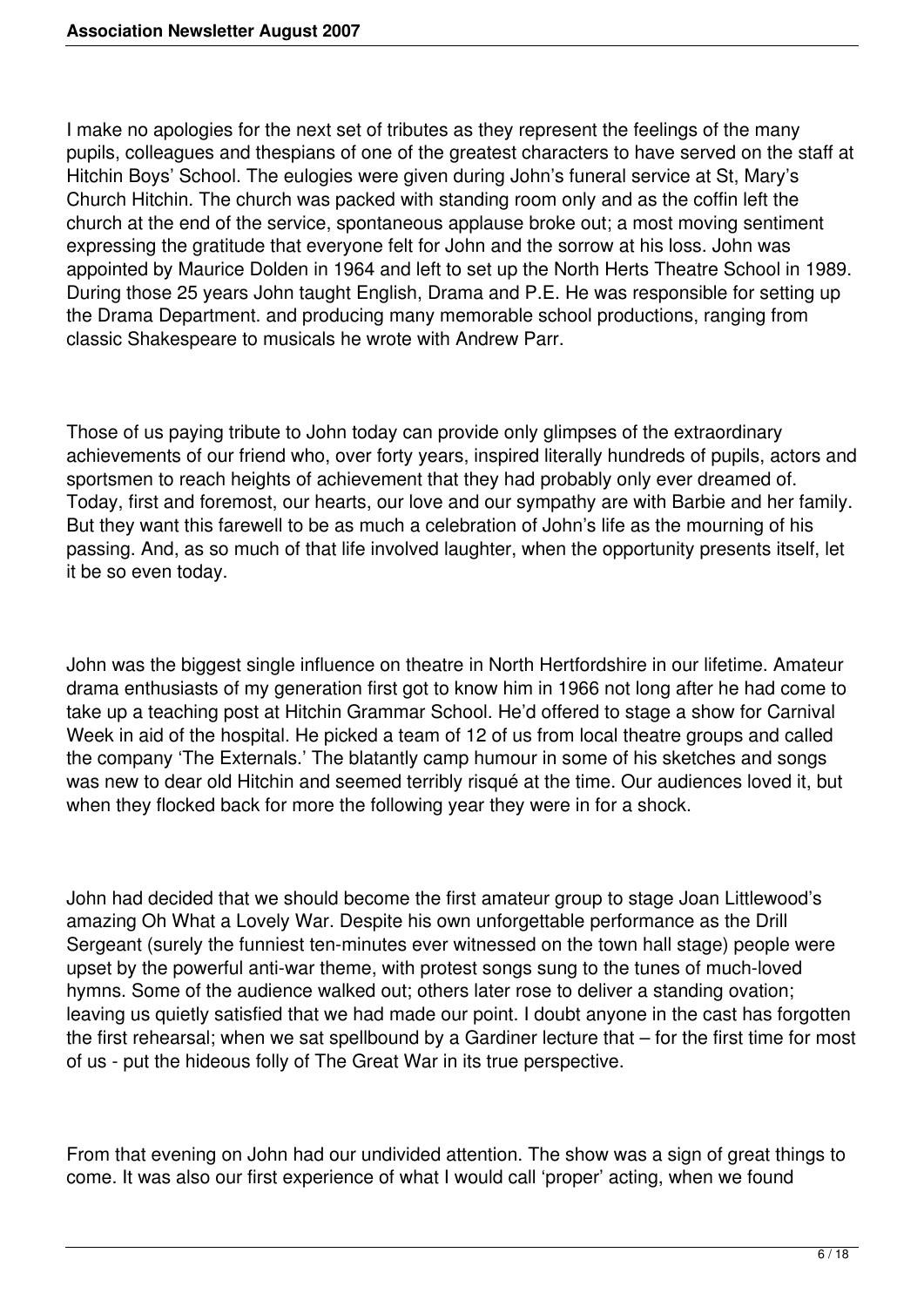ourselves not just performing lines but (almost oblivious of the audience) becoming totally absorbed in the event we were portraying. From then on, any show 'directed by John Gardiner' meant good box office; over eight years, his Carnival Week productions raised thousands of pounds for Hitchin's hospitals.

When the Externals disbanded in 1973, the Bancroft Players were going through a difficult patch. Work and retirement had taken their four leading directors to other parts of the country. It was John who saved the day by agreeing to become our Artistic Director. As Kirk Foster said in his tribute in The Comet: 'John lifted the players from an ordinary amateur society to one of such standing and reputation that they were capable of raising funds to build the prestigious Queen Mother Theatre.'

Not only was John a highly innovative director, he had an extraordinary knack of drawing remarkable performances from the most unlikely people. We saw it in 'The Crucible' and 'Judgement at Nuremburg' – plays then rarely performed by amateurs – and staged in our tiny theatre at St Anne's Hall by a cast that sometimes outnumbered its audience.

At the town hall he broke the mould by staging major productions 'in the round.' With his production of Julius Caesar we first began to appreciate his great knowledge and love of Shakespeare. Later came National Health and the pastoral Larkrise to Candleford when he created magical scenes of harvesting farm workers and lured the audience into leaving their seats to join in a joyful dance to celebrate 'Harvest Home'.

The following year the town hall became a sweltering jungle in the Far East for Sergeant Mitchum's platoon in The Long and The Short and The Tall. When Ron Decent, the actor playing Mitchum, fell ill just before opening night John took over the role. No-one would have guessed he was standing in at the last minute. A few years later (at the vulnerable age of 50 when he should have known better) he stood in for an injured Keith Swainston and submitted himself to being hurled round a wrestling ring by a fearsome female wrestler in Trafford Tanzi. The Players also had the privilege of staging world premieres of musicals that John wrote with his associate Andrew Parr. Big Al – the life story of Al Capone - and RockaSocka a spoof on world cup football.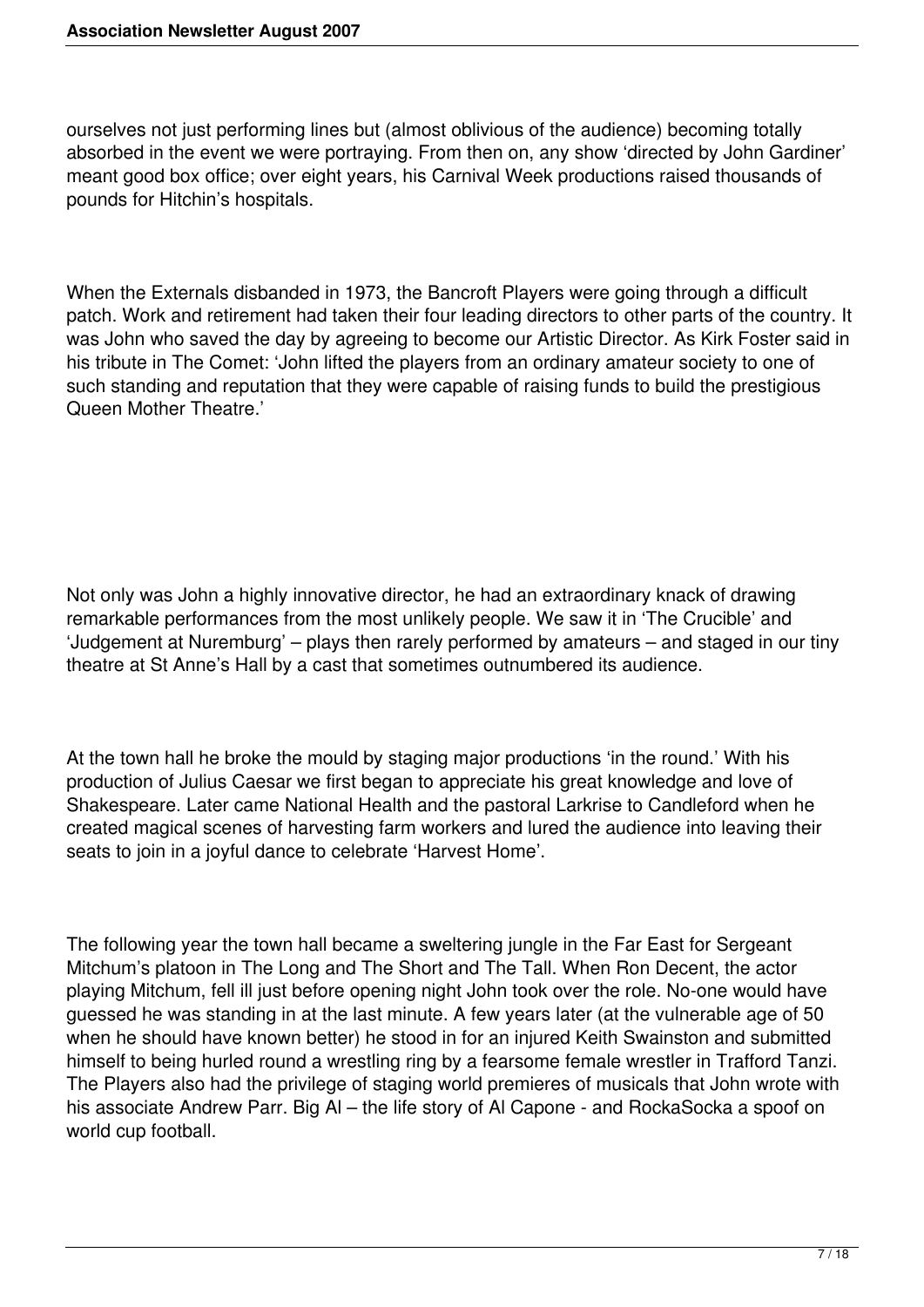Rehearsing one of his new shows was, as they say, 'an experience.' The script arrived a bit at a time on hurriedly typed pages. For a while, we were puzzled by the significance of the date 1811 that appeared regularly on every page. Then it dawned on us that '1811' should have been 'I'll' – the shift key on John's old Underwood typewriter had given up the ghost. When he'd thought up his latest song, John would call his MD down to rehearsal half an hour ahead of the cast and 'la-la' the tune. The MD would then have 20 minutes to knock it into shape. The cast appeared at 7.30 and learned the song, which John then choreographed. By 10pm it was blocked and in the bag - and time to head for the Coopers Arms.

But it wasn't just John's shows that strengthened our society. There were the brilliant social events. Workshops, visiting speakers, film shows. The annual highlight – always over-subscribed - was The Bancroft Players Dirty Weekend. Heaven knows what the residents of Brighton and Bognor thought when we 'hit town' proudly flashing our Dirty Weekend badges. In fact, it was all very innocent (more or less) usually involving a theatre visit, a trip round a stately home and mad games and competitions that only occasionally disrupted the sedate life of the hotel where we were staying.

As our Artistic Director John was the first to bring top West End artistes to the Queen Mother Theatre. Prunella Scales as the young Queen Victoria, Alec McCowen as Kipling. John spotted Fascinating Aida at the Edinburgh Fringe when they were still unknown and booked them for our next season for £150. By the time they came, TV had made them a household name commanding fifteen hundred pounds a show, but they made their agent honour the original unwritten agreement struck in an Edinburgh bar with John.

Our biggest fear was that it would only be a matter of time before J.G. was lured to London by a lucrative offer from a production company or broadcasting organisation. There, without doubt, he could have earned a fortune. But he chose to stay among us to pursue his prolific career as a playwright and director. Ever busy, but always available to give us his wisdom and his time. How lucky we were - how many of us here today are the richer for it.

John's last public performance was in April, when he proposed the toast at our Golden Wedding lunch. Conscious of his fast-deteriorating health Wendy and I told him we'd quite understand if he didn't feel up to it. We should have known better. After keeping us reassured with e-mails signed endearingly 'Tiny Todger of Tilehouse Street,' he was, of course, a storming success. As always, unable to resist the chance of blending sincerity with a whiff of scandal: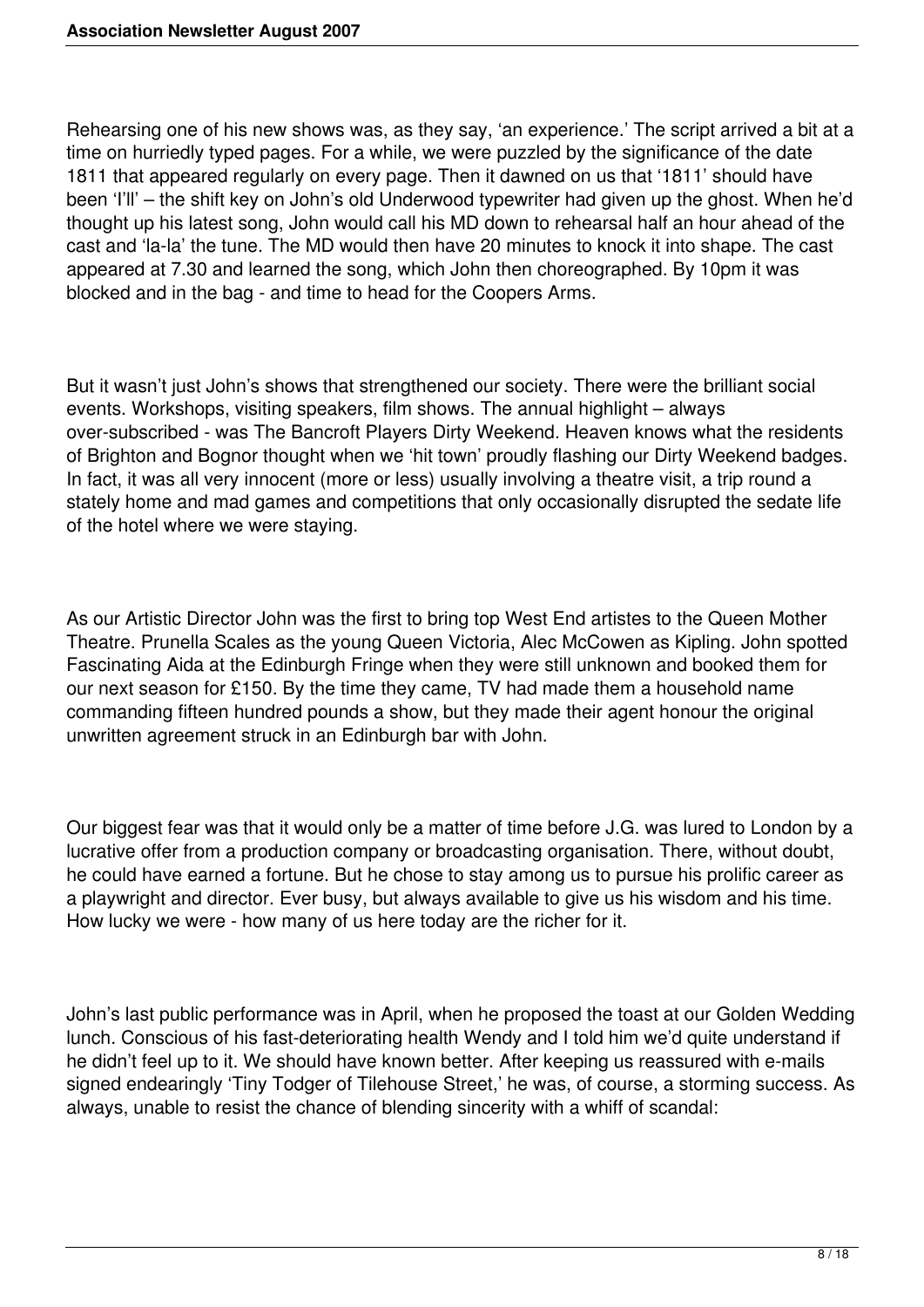"Throughout Richard's time at the BBC," he said. "Wendy was always there to give support. Even late in his career when he left the Corporation amid some gossip that Graham Norton was, in fact, Richard and Angela Rippon's love child."

Yes. We shall miss him! Thanks, old friend, for everything.

Richard Whitmore

John Gardiner (School and Sport)

What John did for us – and still does, through our recollections – was to bring fun and laughter and fulfilment - into our lives. Our individual anecdotes of him are countless; it must suffice for now that we are all able to picture in our minds, here at this moment, examples of the many things he did to entertain and enrich us.

He held court in the staffroom at Hitchin Boys' School for twenty-five years. At lunchtimes we would return there from the canteen, John would sit down on a little wooden chair, tuck his legs under to rest on its bars, and just be funny - effortlessly - for half- to three quarters of an hour; he might tell some of his huge fund of stories, he might be silly – and he could be so unbelievably, wonderfully silly! or he might just start pulling faces – what an elastic face! have there ever been more incredible nostrils?! After these performances, we would leave to go out to teach, relaxed, revitalised, and with smiles on our faces. What that did for our morale, and consequently for the benefit of the boys we were going to teach, was priceless.

Needless to say, John used his gift of humour to get the best out of his own classes, from boys of all abilities, but this should never overshadow the fact that he had a tremendous, wide-ranging knowledge of and appreciation of English literature, and thus was able to inspire and gain the lasting respect of the most high-powered students. He knew his stuff – and he knew how to put it across.

At the school, of course, he helped take drama to new levels, and there too he joined forces with Andy Parr to produce Dazzle and The Dracula Spectacular - shows that have since been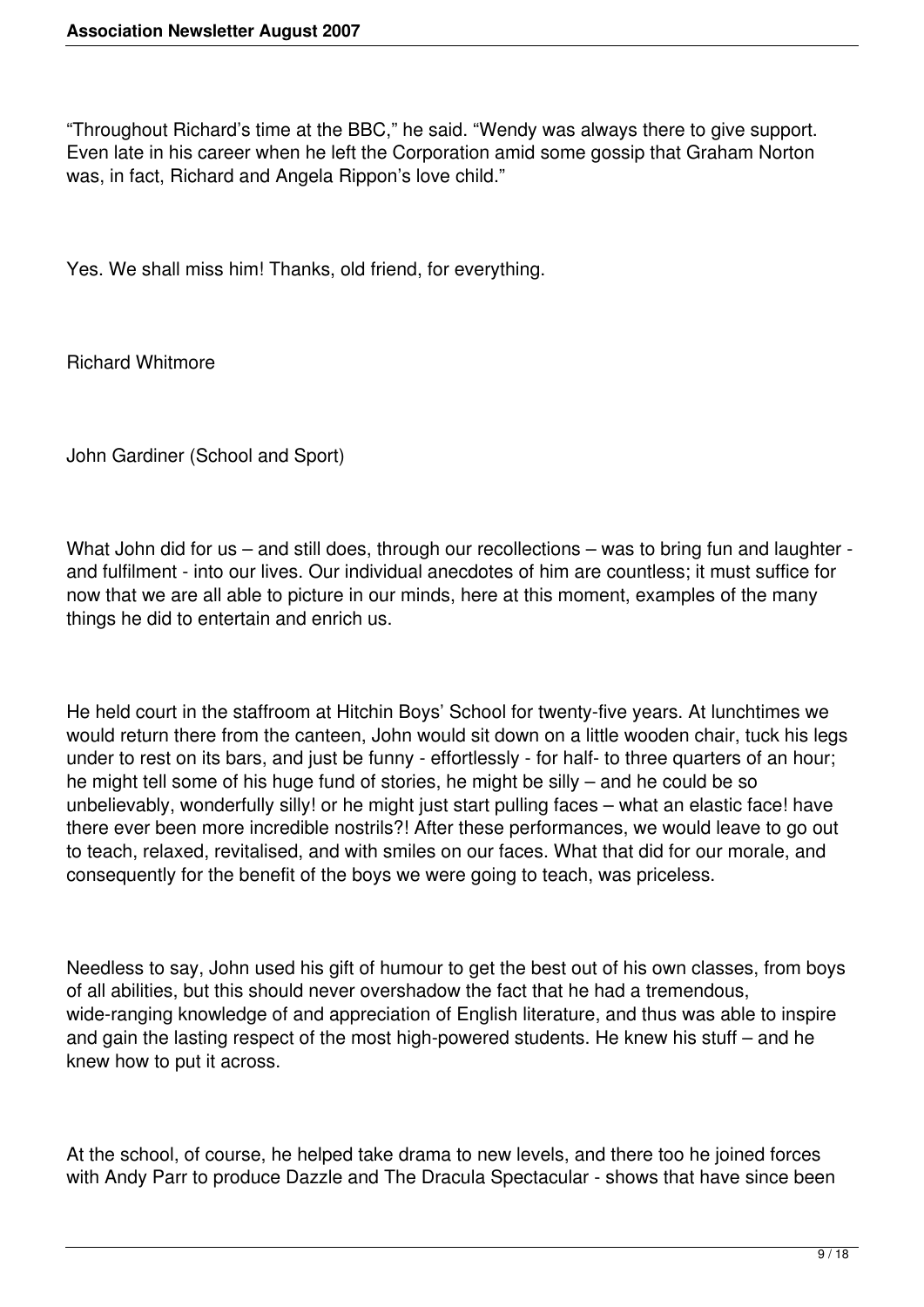performed round the world. It is a cruel twist that John was busy writing the lyrics to their new show the day before he was taken ill for the last time. Of less significance, but close to the hearts of several of us here, were his Christmas Shows, featuring sketches by boys and girls, by staff, and by guest artistes, punctuated by carols and unlikely solos on the recorder. Tickets for these were fought over; for days afterwards, Iris in the school office would have to hold a hot telephone at arm's length while a disappointed parent vented his or her indignation.

This, again, was fun, and so important for morale. John knew we all need that release. To get some of us out of school at the end of the day he founded the Toasted Teacake Club, bestowing titles on members like Grand Vizier of the Teapot and Chief Currant. He devised and MC'd quizzes and games for the end of term parties – an abiding image of John will always be holding his clipboard in one hand and his glasses in the other as he read from it, before taking them off to look up enquiringly at the bemused or embarrassed participants/victims.

Lastly I will mention the Staff Cup - another effort by John to bring the staff together, to remove their layers of stuffy isolation by competing in games, some silly, some in deadly earnest. His Staff Cup contest survives at the Boys' School, and was held only a fortnight ago. The actual trophy is a little tankard that John had won in a boxing tournament in his youth – and this brings me round to his sporting side.

It may come as something of a surprise in particular to his most recent students to learn how accomplished a sportsman John was. He boxed at his Youth Club and on National Service; while at Loughborough College, training to teach Physical Education as well as English, he was in the gymnastics team, and took part in the National Championships in that most excruciating discipline, the rings. He participated in most sports with some facility; not perhaps at his best in golf - he was one of the notorious "Boomer Boys", who attracted the interest, shall I say, of local golf clubs by their habit of yelling 'Boomer!' down the fairways after any half-reasonable shot; or, really, in hockey – on one occasion he was playing for Hitchin's staff team against the staff of Bishops Stortford, when an ex-international playing for the oppo went round John with ease, and then thought it'd look smart to turn round and do it again. John responded equally sportingly, by whacking him over the head with his stick and knocking him out.

Rugby, though, was his passion. His choice of a Welsh hymn at his funeral may seem odd for such a stalwart Englishman, but it is because of the pleasure that the talents of the great Welsh rugby teams of the past gave him. He was Master i/c rugby at the school for over ten years, and coached the 1st XV with great success. His first club up here was Stockwood Park, and it was for them that he always said he played his finest rugby in a fine team, before moving on to Letchworth. Here he enjoyed an Indian summer to his career, and was a regular supporter ever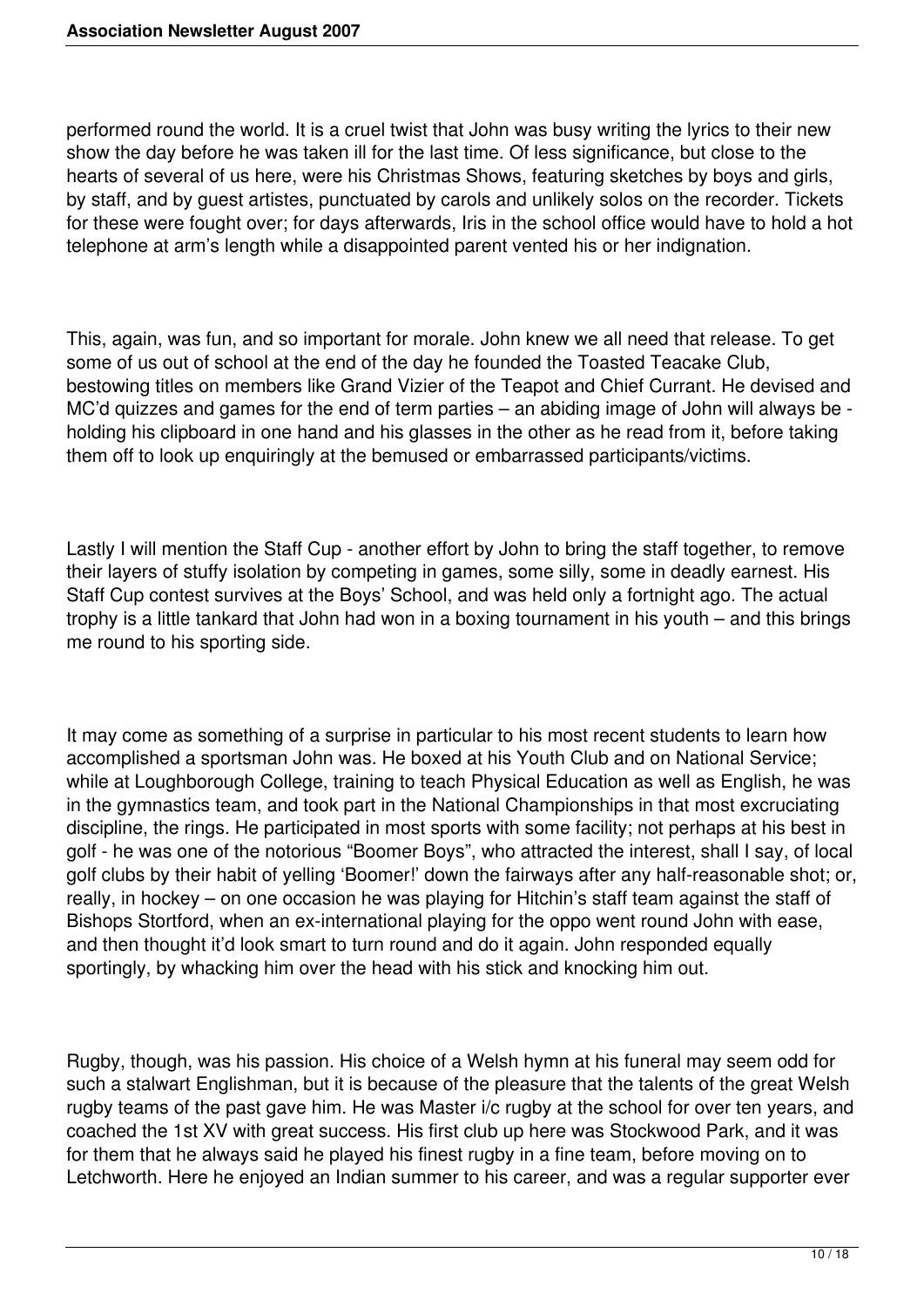after.

He had the classic fly-half skills, most famously the dummy; it is not a myth that, when there was no-one to pass to outside him, he would make to pass to the crowd on the touchline – the opposition would buy it, and so too would the crowd! He also played with his head; he and Barry Robinson inside him formed what John called "the finest non-tackling halfbacks in rugby", but he got away with this weakness so often by calling out loudly as the ball-carrier ran towards him "Leave him to me Barry, he's mine, leave him to me" and thus convincing the guy to move the ball on to someone else!

For many, in fact, the strongest memory of John as a player and later as a spectator was the constant running commentary on the game, a non-stop high-volume verbal attack, directed sometimes at his own players – "come on you lovely Letchworth boys! Unload him, unload him, that's the way!"; occasionally at the opposition – "it's a bad pass, he's dropped it, get onto him"; and so, so often at the poor overwhelmed referee – "he's offside, he's offside, the ref's seen it,… awwww… never mind, never mind, you'll see it next time, sir - won't you!"

John captained Letchworth in 1972-3, and brought his trademark talents to the job. There was, for example, his newsletter, several pages of club news brought to life by his own brand of humour, that had players and wives racing to get to the letterbox first in the morning. If there'd been a defeat, he had other methods to raise spirits - perhaps better recounted at the bar of the rugby club!

Once again, though, the fun came after the serious bit. He always placed the emphasis, in all the activities that I saw him do, on getting the thing right first. You had to be sure of yourself in the classroom, you had to know your lines for shows, you practised hard for rugby; everyone had to know what their role was, to be able to perform it properly. This is how he got the best out of so many people, and why he has earned our gratitude and our love for all the hours and hours he selflessly gave to make us better students, better teachers, better players – and better people.

Richard Davies

JOHN CHARLES GARDINER August 13th 1936 to July 2nd 2007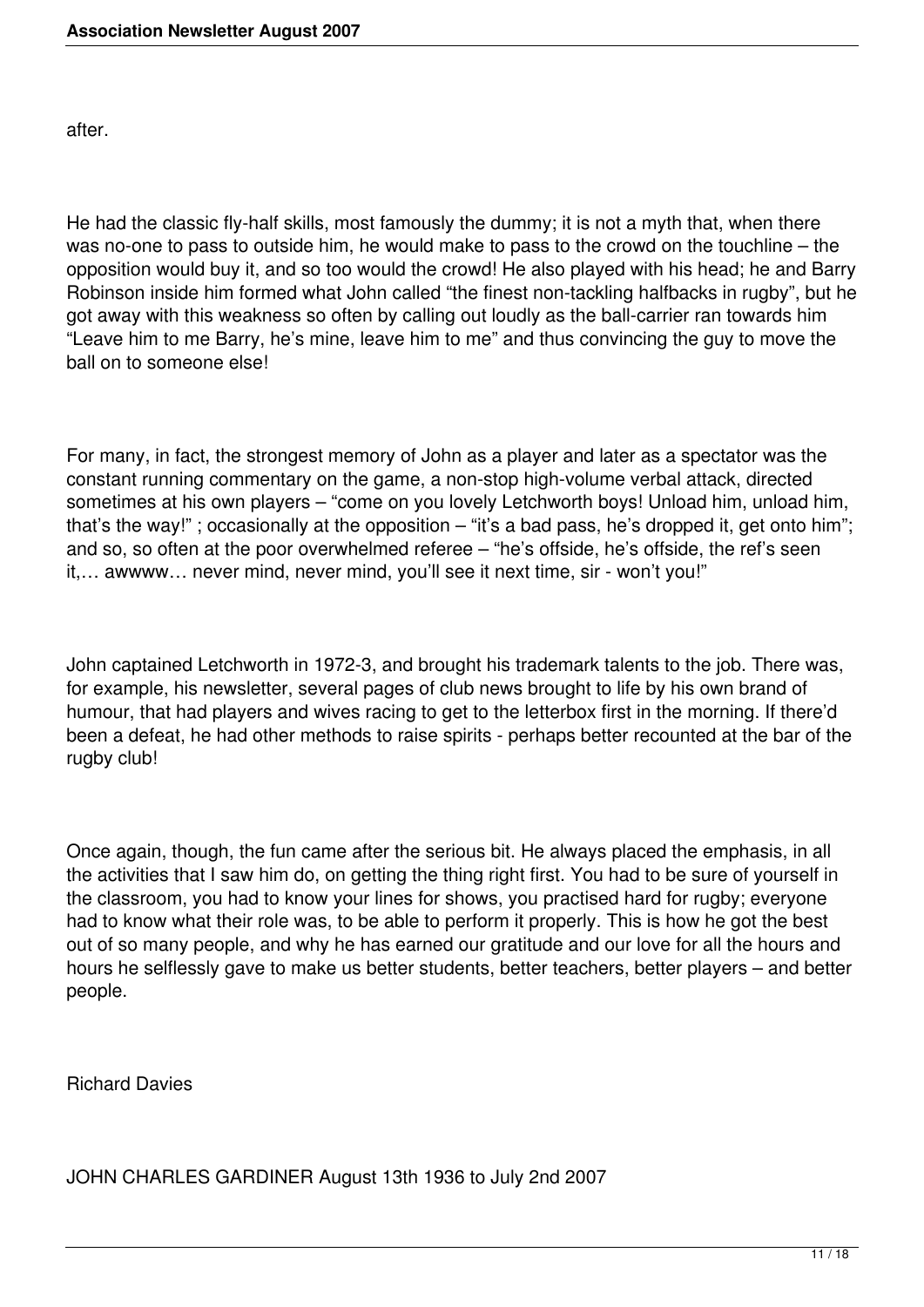John was a founding member of an initially charitable organisation that has come to be known as the "Naughty Boys". A group of 14 confused and child-like men, with an average age of seven-hundred and fifty but a mental one of 12. To give you an idea, at 53, I am thought to be one of the whipper-snappers. Amongst other things, the Naughty Boys have climbed the highest point of every county in England, scaling a massive 69,316 feet, which is twice the height of Everest.

It was an uphill struggle for two and half years, although we did once park in Hertfordshire and walk downhill to the highest point in Cambridgeshire. We also visited the death and burial place of every King and Queen of England, which took us from a rain-drenched tennis court in Gloucester to a sun-baked Abbey in Southern France. I will not try to fool you otherwise; it is an organisation formed to experience weekends of culture and drink, but not necessarily in that order.

John's comical genius was never more evident than on these weekends away. Although he always took his part in any organisation seriously, he was very much the 'ring leader' for the silliness that prevailed. At Battle visiting the Field of Hastings he insisted we all charged the hill and abbey, as a re-enactment. Like excited schoolboys he led us screaming up the hill as Norman Knights on imaginary horses, to the shock and bemusement of children, pregnant women and foreign tourists, who thought; this must be the way the English celebrate their history. He was so successful in portraying this as 'normal', that he persuaded two Korean tourists to fire pretend arrows into Harold's men upon the mount, who were, in fact, a party of primary school children on an historical trip from Hounslow.

It was from this ridiculous beginning that the infamous sightings of 'The Black Knight' began. When visiting different castles around the country he would make us all look into the distance, saying that he was convinced he could see the vague and ghostly figure of 'The Black Knight' upon the horizon.

Whilst we all stood looking in the direction he had pointed, he would nip round to the side of the castle and upon his trusty, yet invisible, steed would ride into our view, proclaiming 'Who dares challenge the Black Knight?' Then with a strange guttural sound which was supposed to be representative of a horse's whinny, he would ride off over the horizon and out of sight. This would involve him disappearing over a hillock, then, crouching low, he would scamper back round to join us, stating... 'That knight must be in league with the devil!'

At Windsor's Victoria Museum and then again at Grimsby's Fishing Museum where there were quite a few life sized dummies on display, he would sit or stand amongst them, frozen in an apt freeze, and it would sometimes take us a few moments to spot him. Disguised as a grizzled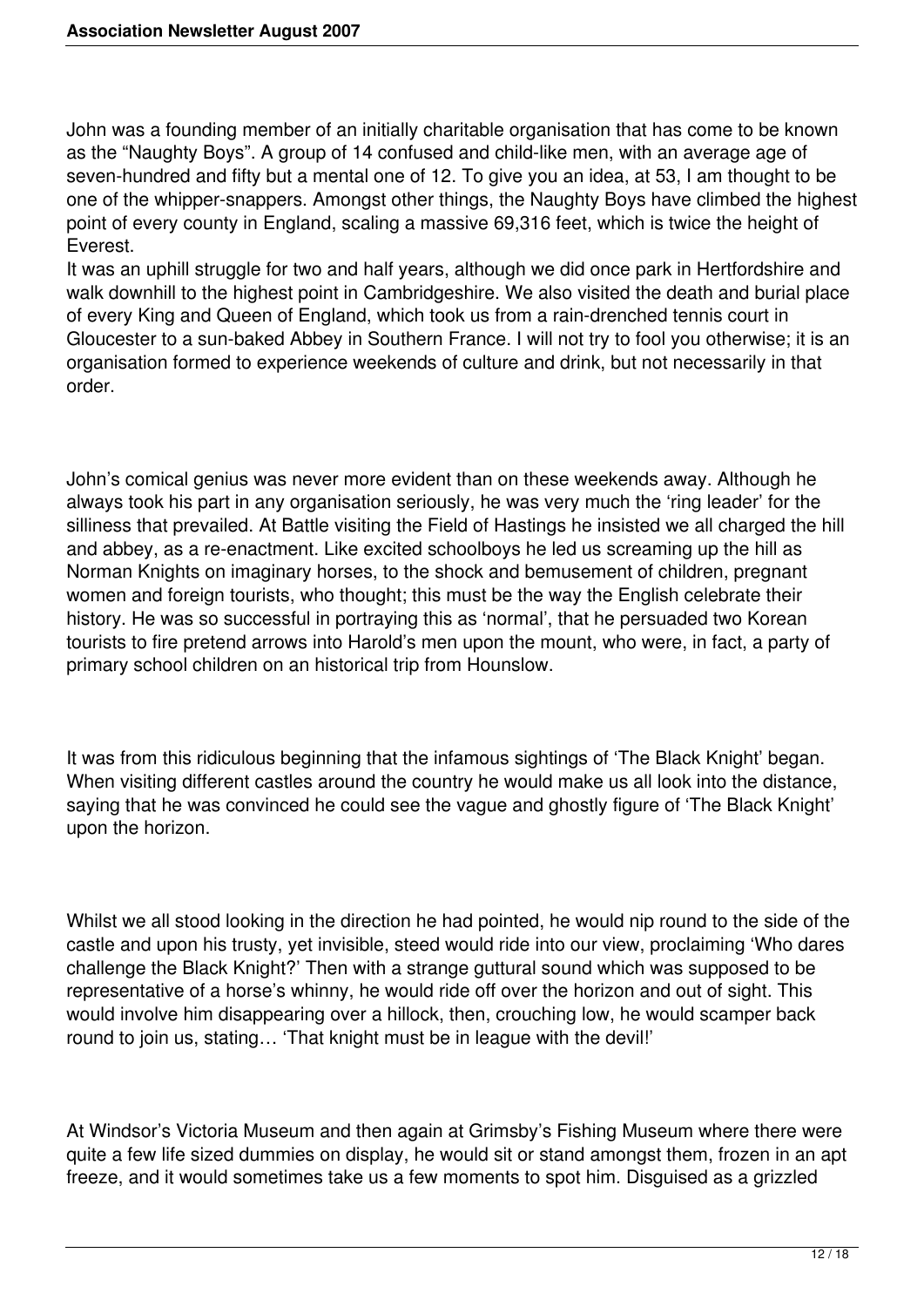Railway Porter or a gnarled and weathered North Sea Fishermen, he would blend brilliantly into the background.

It was at Grimsby that he sat at a table with some life-sized fishermen, and when our Skipper, Brian Hull, appeared around the corner, John suddenly moved. If you have never heard a grown man scream, it is quite an experience, I can tell you. Brian screamed, the naughty boys screamed because Brian screamed, I screamed because the naughty boys screamed and John screamed because he thought if the naughty boys are screaming then we should all scream together. I am not sure that Brian has fully forgiven him even to this day.

For a while he was known affectionately to us all as 'Gatekeeper Gardiner', this was due to his inability, whilst moving from field to field on our climbs, to open farm gates. We would watch him struggle for what seemed an eternity, with him totally oblivious to the fact that we were watching. Often he would have to give in and ask some innocent passer by, usually a lady in her late seventies, to help. The technology of 'pull lever' or 'lift latch', was something John never fully managed to conquer.

The hours of laughter and the gallons of tears that John's antics and storytelling have caused over the years is legendary, and the joyous and mischievous 'child' that was never far from the truthful John Gardiner, will be an image and memory for us to hold and treasure for the rest of our lives. I just hope that when John reaches the gates of Heaven, St Peter is there to greet him. Because there is absolutely no way that he's going to be able to open those gates on his own!

## HERTFORDSHIRE THEATRE SCHOOL

Sometime in the summer of 1987, John mentioned in passing, that he was thinking of starting a Drama School for students 18 years and upwards. It would be the first Acting and Musical Theatre Course in the country, from whence, graduating performers would be able to move seamlessly and artfully from Shakespeare to Rogers and Hammerstein, from Brecht to Ayckbourn, from Pinter to Andrew Lloyd Webber, from British Pantomime to Greek Tragedy, and it was to be called: Hertfordshire Theatre School.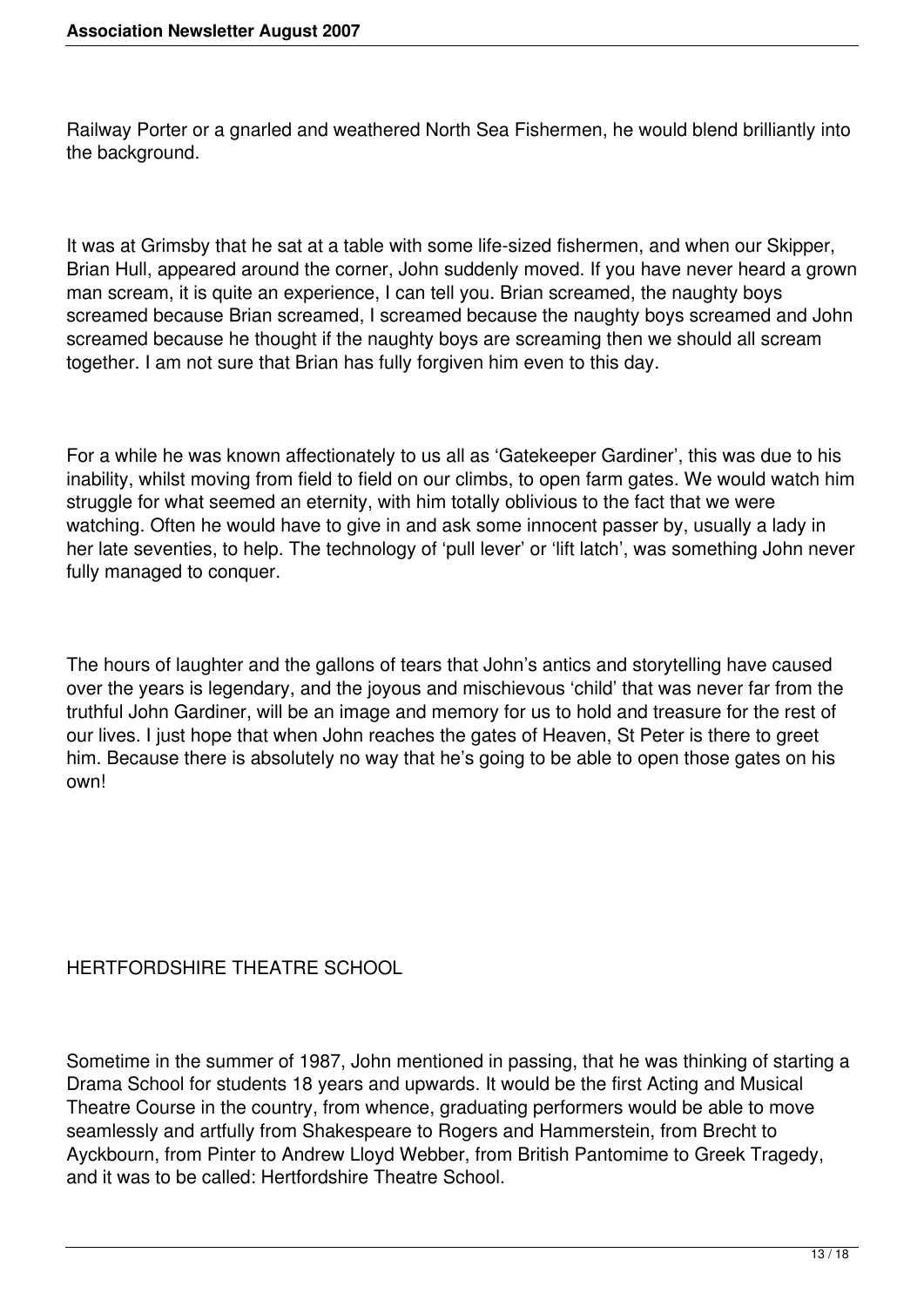He didn't need me in order to start up this school, but as he was always sincerely worried that I would eventually drift into prison, or even worse, the Conservative party, he thought it better that I was involved with the project right from the start.

John started a school that is slowly revolutionising the way drama and the mind of the performer are nurtured and informed. Insisting that students not only learn the skills of their trade but that they also understand; their obligation as performers to the text, the need for professional relationships to be formed with fellow actors, and most of all, that dynamic and truthful theatre be placed in front of the paying audience.

He was sometimes disillusioned with the pretentiousness that can be associated with our profession, and he wanted students to understand that being a well-grounded human being was the most important pre-requisite to becoming a successful performer. He wanted to take the 'farty' out of 'Arty-farty'. I'm not absolutely sure if you can say 'farty' in a church, but there it is, I've said it and in doing so I may well have ushered in a wind of change.

His vision, passion and knowledge were irrepressible and totally contagious. His teaching and lessons, although always scholarly, seemed surprisingly laced with moments of great humour which made difficult learning curves more easily conquered. It is so much easier to giggle through torment than to weep. For the modern student/actor, who does not always come armed with a good classical education, historical theatre can seem a 'scary place' to go.

Ibsen, Chekhov, Webster, Marlowe, Sophocles, Aeschylus: all playwrights who can and have made many potential actors wither and crumple at the very sound of their names. These giants of our profession can send shudders of despair down the very spine, and reduce the most enthusiastic student to a quivering wreck.

Many of these writers, especially the grammar school boy from Stratford-Upon-Avon, writing in a language from a distant past, can, in the wrong hands, 'put off' rather than 'inspire', but not, if you were lucky enough to fall under the wondrous spell of John Gardiner's tuition. For with John's guidance and encouragement, his brilliance for imparting knowledge and willingness to see you through to the end, all fears were soon overcome and banished. What at first seemed inexplicable became obvious, what seemed confused became clear, what seemed shallow became deep and masterful.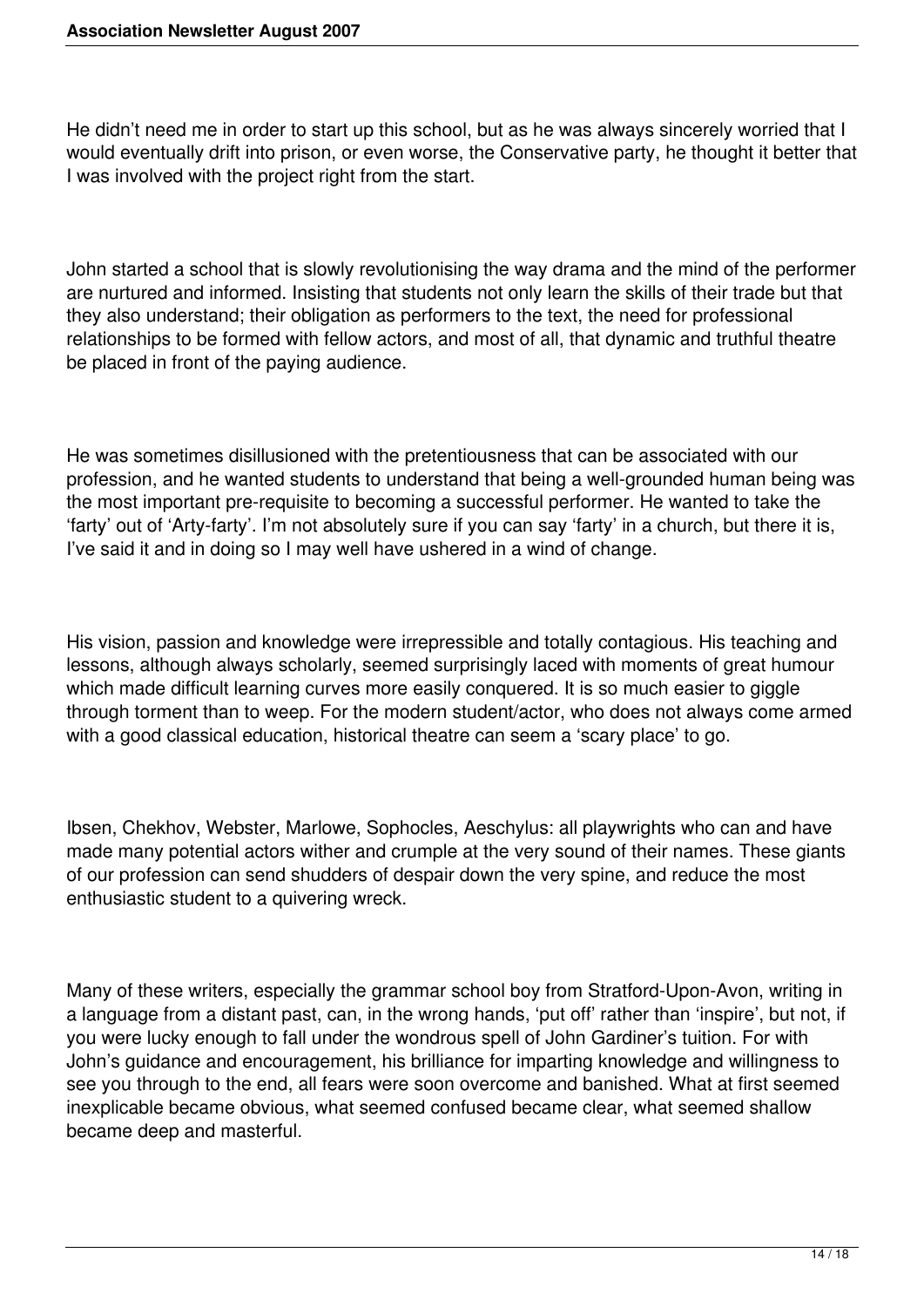But John was not only 'special' because of his endless energy and ability to teach and inspire. He mixed, effortlessly, the role of tutor, mentor and friend. His knowledge was there for you to tap into, not only whilst a pupil, but forever. No time was too long, no distance too far, that he would not make contact and check how you were doing, either by phone, or in later life by email, once he had mastered the complexities of 'Send', or more often than not by letter; letters, that on occasion, were even longer than my present tribute.

We say to the graduating students each year, that they never really leave HTS, we are always there for them, for as long as they want us to be and even longer. And so it was with John. His insistence for maintaining the bond set during training is fundamental to the school's moral and artistic philosophy today. His generosity, knowledge, advice, support and friendship were always just a phone call or postage stamp away.

Many have spoken about John and used the word 'Inspiration', it is a word constantly being used to describe his theatrical genius, and I can find no other word more apt or befitting. Although I was never an official student of John's, as an arrogant teenager I decided to plague him by making myself an unofficial one. And like Alexander at the feet of Aristotle, I hung upon his every word, and will do so for the rest of my life. I count myself incredibly fortunate that our paths crossed and entangled. True, I was not the first to call him mentor and friend, and I was not the last, but I hung around his neck for longer than most.

About now, John will be sighing somewhere out there and thinking, "Come on Kirk, not too many words, there's some serious drinking and joke-telling to be done". So let me conclude.

You were a brilliant man, John Gardiner. HTS would not have happened without you, many careers would not have been as distinguished without you, and I personally know, that I would have trod a very different and murkier path if you had not seen fit to take me under your wing.

Life is a relatively short journey, is it not? And for most, it ends much sooner than we would wish. But in order to soften the grief, perhaps we would do well to remember, and though I take the risk of dreaded cliché, …….more important than the sadness of John having passed on, is the fact that so many of our lives, were made richer by his passing through.

Kirk Foster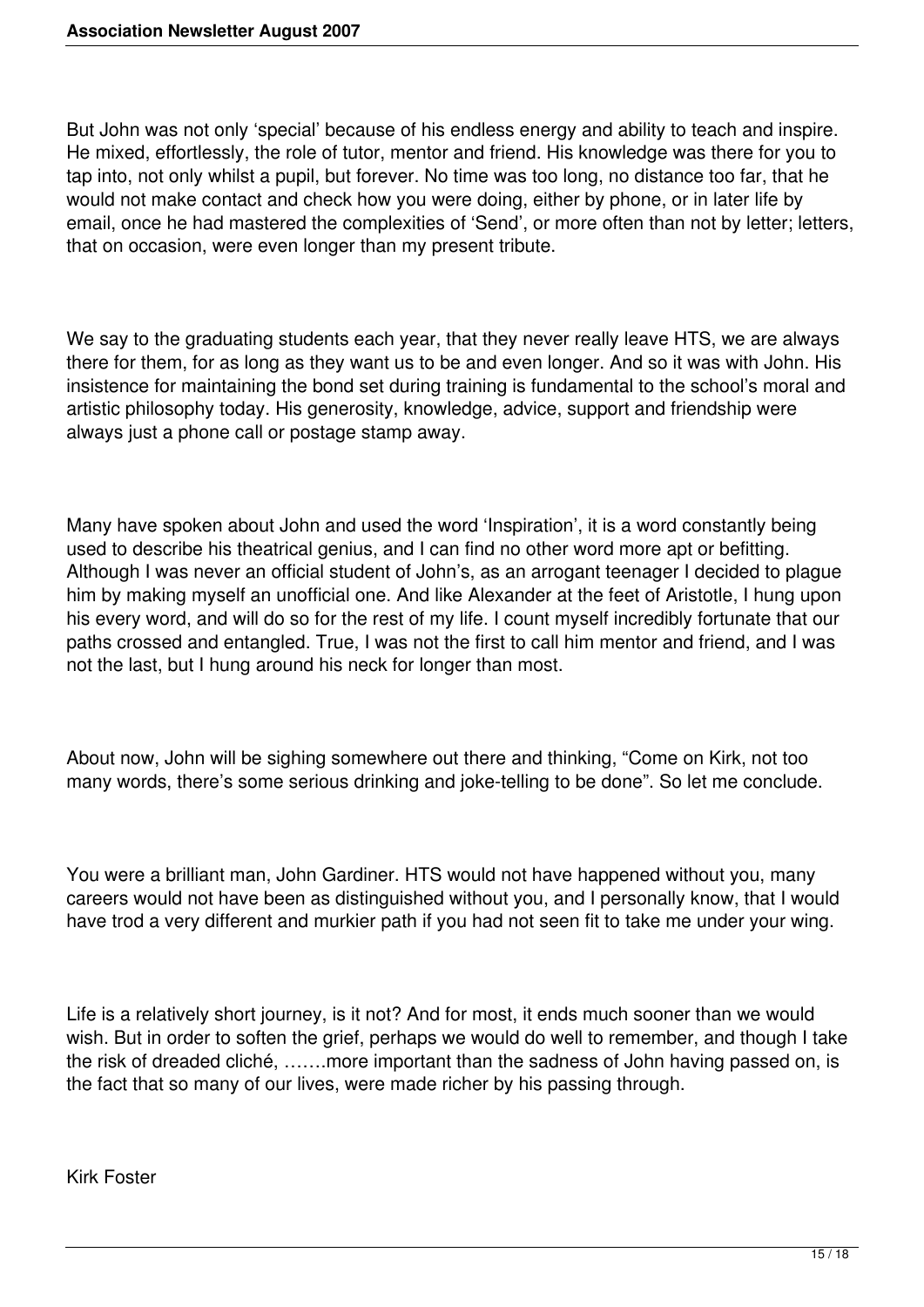New Members:

## David E Lee 1974-84

After school I obtained a B.A. (Hons) in 'political science' from Portsmouth and then became a police officer in the Hertfordshire Constabulary. Initially I was based in Hertford but then transferred to Stevenage, which was somewhat livelier! Since then I have been living back in Hitchin.

On leaving the police I started work for the Crown Prosecution Service, dealing with Crown Court casework including those involving Charles Bronson, known as "Britain's most dangerous prisoner" and also the fraud trial of Lord Brockett.

I then took a job as an internal auditor with the DTI, based in London. While there I obtained further qualifications, including a post graduate diploma in 'internal audit and management' and becoming a PIIA (Practitioner of the Institute of Internal Auditors).

I then moved, as an internal auditor, to the 'Big Five Firm' Arthur Andersen (later 'Andersen'). I spent much of my time uncovering and dealing with fraud on clients. I then transferred internally onto the 'Fraud and Integrity Risk Team' at Andersen, which was my dream job. The Enron debacle in the USA led to the global collapse of Andersen and I was made redundant. I then worked for a couple of years for my own company, providing fraud risk and fraud investigation services to various clients. During this time I also became a CFE (Certified Fraud Examiner of the Association of Certified Fraud Examiners).

My next job was as a Fraud Team Leader at Park Hill Audit Agency, managing a team which provided counter fraud services to a number of NHS clients across London and Essex. My current job is as the 'Fraud Prevention Manager' at Transport for London. As for the future? Watch this space.

Outside work I have tried various past times, including sky diving, some time in the T.A. (which unfortunately came to an end when I moved to Arthur Andersen and an increased work load) and I also used to do a lot of road running, including the London Marathon seven times. I expect my school games teachers may find that hard to imagine. Unfortunately an arthritic knee has put an end to most of this. I do still combine my two favourite past times though – travel and running. I run with the 'hash house harriers' which is mainly off road (better for the knees) and non competitive. I also often travel to south east Asia, where I have many friends, to run with hash house harrier groups out there. I am shortly off to Indonesia to run at a hash event there – dodging the tigers in the jungle and then running up (and down) a couple of active volcanoes. I will then head to Thailand to spend some beach time with my fiancée before returning to the UK to continue chasing the bad guys.

"Book of Remembrance" remembered